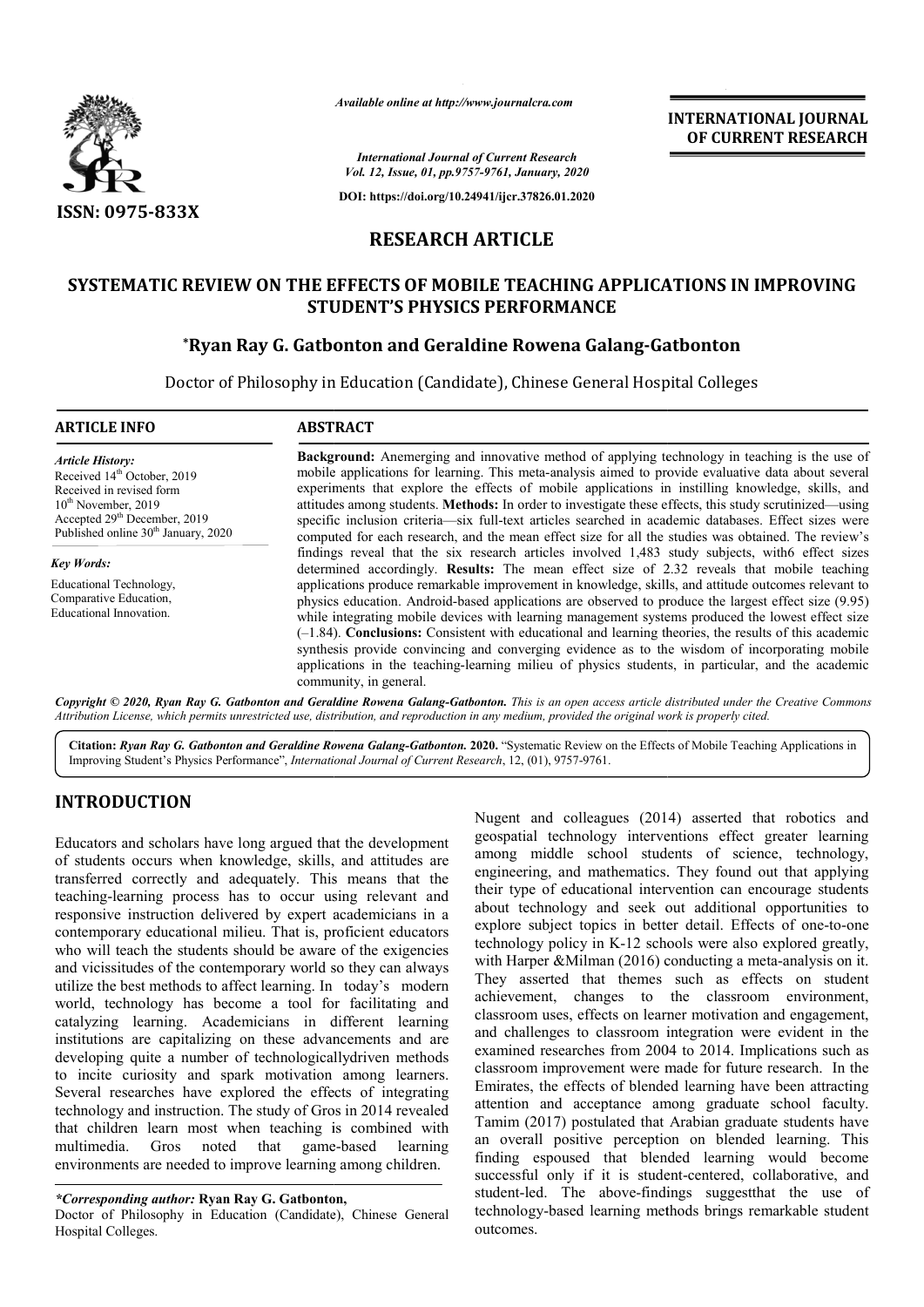Of all the methods in the arsenal of the technologically adept teacher, an emerging and innovative technique is the use of mobile applications to supplement and augment concepts taught through traditional lectures and teaching methods. This technological method has been utilized beyond the boundaries of culture and classes. The benefits of mobile applications in teaching can be observed scientifically, as different researches posited a number of good effects. Arain and colleagues (2018) found out that mobile learning applications enhance student outcomes in the higher education setting. It is believed that experimental mobile application motivates and influences the students to study better.Thesefindings are affirmed in the scientific discourse of Oyelere (2018), where positive learning attitudes are fostered by using mobile applications and technologies in the teaching environment. Technological advancements in nursing education also brings improved disposition in learning, as discovered by Buabeng-Andoh (2018). He observed the pedagogical impact of studentsusing mobile applications in their school work.The youth interacts more with visual content in speaking, notetaking, or thinking;engages them more when relating to the subject; and fuses better knowledge and memory. Viewing experimental data in real-time is one of the benefits of using smartphones in natural sciences education (Abidin & Tho, 2018). It was discovered that having information easily accessible enables students to perform experiential activities. Another interesting benefit of using mobile applications in learner development is its ability to invoke groupthink, as it encourages students to collaborate with one another, since communication avenues expand through the use of technology (Lee, 2018).

As evidence present the many positive effects of applying mobile applications in learning, there are confusing and contradicting outcomes in terms of physics education. Few studies have demonstrated the validity of application-based learningin supplementing and instilling scientific concepts in physics. Claims on the interactivity of mobile applications visà-vis summative learning is loosely grounded on a wide-array of experimental findings. The predictability of using mobile applications in teaching physics conceptshave not been succinctly explored, for there are still gray areas encountered empirically in the implementation of such learning activity. In this study, the effects of mobile applications on student performance in physics were systematically reviewed. Since these studies are done in the pretext of experimental research designs, the outcomes may talk of different, yet similar, parameters. More specifically, this research aims to answer the following questions:

- Do mobile teaching applications produce considerable effects on student performance relevant in physics in terms of knowledge, skills, and attitude?
- Which mobile teaching application is the most efficient mode in effecting student learning of physics concepts?

### **METHODOLOGY**

This academic synthesis performed a review of different studies about the usage of mobile applications and its effect on student learning in terms of physics. The search period for the study to be included was set between 2008 and 2018. Electronic databases (Academic Search Complete, ERIC, Library Information Science & Technology Abstracts, MAS

Ultra-School Edition, Military and Government Collection, and Primary Search) were searched for relevant references. Two criteria were used to initially screen the studies: (a) whether they use mobile applications in learning and (b) if the outcomes of the study relate to improving student outcomes in physics. Keywords such as*mobile, wireless, portable, handheld, iPad, mobile phones*,and *tablet computers* were used to search for related articles. The search results retrieved showed 511 articles relevant to student achievement in physics. The second stage of screening identified whetheror not a study employed an experimental research design. Out of 511 studies screened using the initial selection phase, 265 of the studies were identified to have utilized posttest-only control group design. These studies were deemed experimental researches. The third screening process examined whether the articles provide sufficient data to compute for effect sizes.Additionally, acriterionconsidered for this stage is that full text files should beaccessible. After the last phase of selection, there were 6relevant articles left for analysis.Variables that were analyzed in this paper are the independent variable (use of mobile applications), the learning outcomes (knowledge, skills, and attitude), and group size. Moreover, publication bias was investigated using Corwin's (1983) method and compared to Rosenthal's threshold value.

## **RESULTS AND DISCUSSION**

*Description of the Studies Reviewed:* Table 1 presents the distribution of studies on mobile applications according to variables described in this systematic review. In total, there are 6 studies included, 6 effect sizes determined and 1,483 research participants.In terms of the control groups in the experimental researches, there are more articles that  $(n = 5)$ utilized traditional teaching methods in physics (i.e., face-toface interaction, classroom instruction, and lectures). On the other hand, one study used desktop personal computers as the control group for the research. Group characteristics were determined to be mostly heterogenous  $(n = 3)$ , while one research made use of a homogenous group  $(n = 1)$ . Two studies did not mention the characteristics of the control and experimental groups.

The students involved in the different studies were mostly at the tertiary level  $(n = 4)$  while there were two studies that were conducted in middle school. As per the learning outcomes of the study, three studies utilized the knowledge component in assessing the outcomes on the use of mobile applications in teaching physics. Two studies focused their outcome assessment in terms of attitudes and perceptions on these technological advancements. Lastly, one study focused on the psychomotor learning aspect in measuring improved physics performance. The interventions that were utilized in the individual articles varied from the use of Android-based applications ( $n = 2$ ), augmented reality or gaming ( $n = 1$ ), ebooks  $(n = 1)$ , learning management system  $(n = 1)$ , and online playground  $(n = 1)$  to improve learning outcomes in physics among middle school and higher education students. Table 2 enumerates the elements of the experimental researches reviewed. Bogdanović, Barać, Popović, Jovanić, B., and Radenković (2014) evaluated the effects of integrating mobile phones in learning management systems in relation to physics activities. Their research utilized an experimental design that involved 20 respondents in the treatment group (mobile) and another 20 respondents in the control group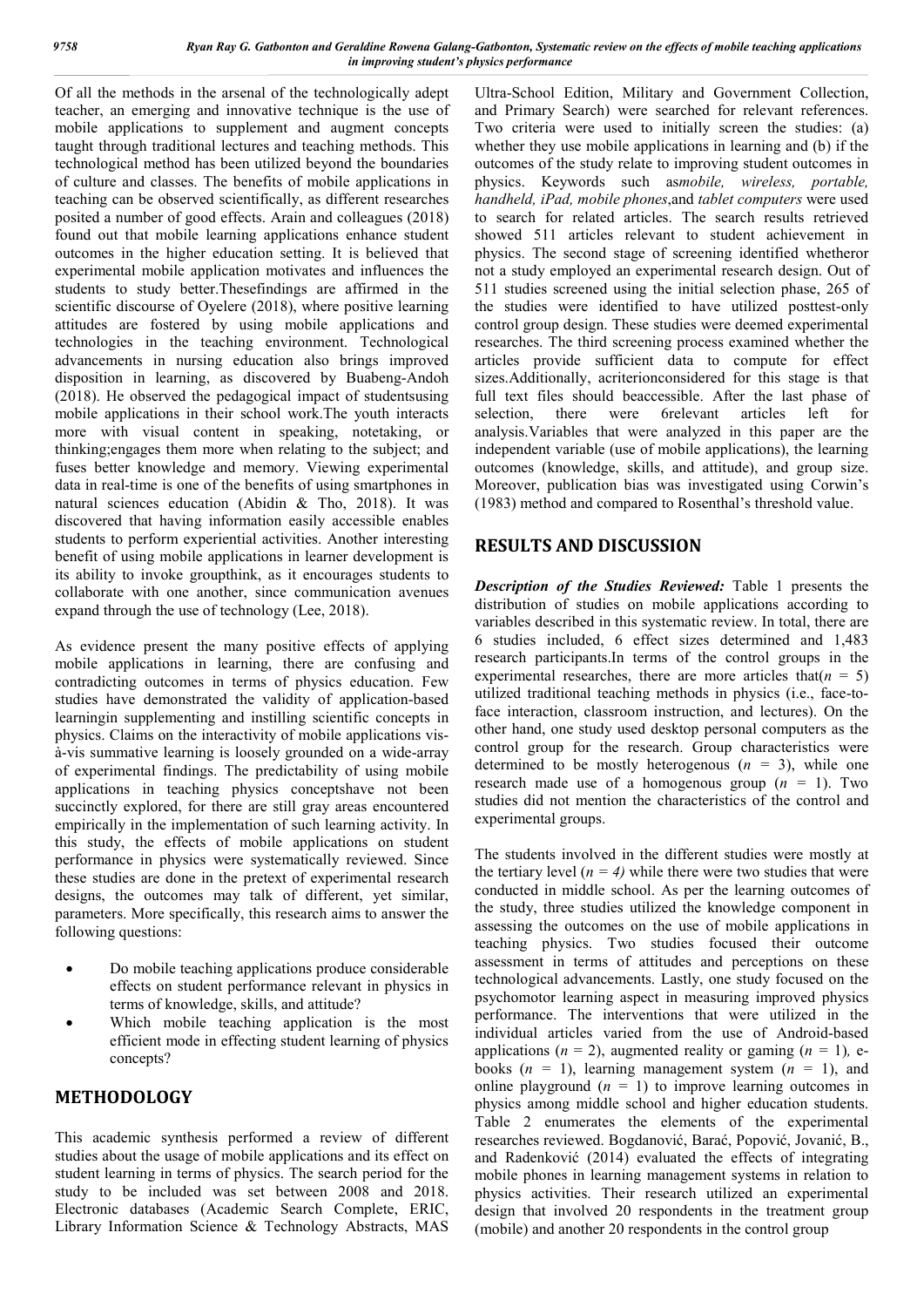| Variable                  | Category                      | No. of Studies $(n)$ | Percentage $(\% )$ |  |  |
|---------------------------|-------------------------------|----------------------|--------------------|--|--|
| Control group             | 1. Used desktop PC            |                      | 16.67              |  |  |
|                           | 2. Traditional                |                      | 83.33              |  |  |
| Student Stage             | 1. Middle School              |                      | 33.33              |  |  |
|                           | 2. Tertiary/Higher Education  |                      | 66.67              |  |  |
| Group Characteristics     | 1. Not mentioned              |                      | 33.33              |  |  |
|                           | 2. Homogenous                 |                      | 16.67              |  |  |
|                           | 3. Heterogenous               |                      | 50.00              |  |  |
| Learning outcomes         | 1.Knowledge                   |                      | 50.00              |  |  |
|                           | 2. Skills                     |                      | 16.67              |  |  |
|                           | 3. Attitudes                  |                      | 33.33              |  |  |
| Application<br>Type<br>οf | 1.Android-Based               |                      | 33.33              |  |  |
| Used                      | 2. Augmented Reality/Gaming   |                      | 16.67              |  |  |
|                           | 3.E-Books                     |                      | 16.67              |  |  |
|                           | 4. Learning Management System |                      | 16.67              |  |  |
|                           | 5.Online Playground           |                      | 16.67              |  |  |

#### **Table 1. Categories and Percentage of Researches Reviewed**

#### **Table 2***.* **Effect Sizes Computed from Researches Reviewed**

| Author                  | Mobile Teaching Application  | Outcome   | Sample Size | Group* and<br>group size | Posttest Score |           | <b>Effect Size</b> |
|-------------------------|------------------------------|-----------|-------------|--------------------------|----------------|-----------|--------------------|
|                         |                              |           |             |                          | Mean           | <b>SD</b> |                    |
| Bogdanovićet al. (2014) | Learning Management System   | Knowledge | 40          | T(20)                    | 7.80           | 0.07      | $-1.84$            |
|                         |                              |           |             | C(20)                    | 7.92           | 0.06      |                    |
| Delcker et al. (2016)   | E-Books                      | Attitude  | 122         | T(61)                    | 6.40           | 1.24      | 2.54               |
|                         |                              |           |             | C(61)                    | 2.58           | 1.73      |                    |
| Friedman et al. (2017)  | Online Playground            | Attitude  | 1166        | T(744)                   | $-0.21$        | 0.90      | 0.38               |
|                         |                              |           |             | C(422)                   | $-0.54$        | $-0.84$   |                    |
| Liliarti et al. (2018)  | Android-Based Application    | Knowledge | 60          | T(30)                    | 91.94          | 0.82      | 9.95               |
|                         |                              |           |             | C(30)                    | 84.17          | 0.74      |                    |
| Sulisworo et al. (2017) | Android-Based Application    | Knowledge | 61          | T(34)                    | 31.62          | 2.25      | 0.73               |
|                         |                              |           |             | C(27)                    | 30.07          | 1.94      |                    |
| Baran et al. (2017)     | Augmented Reality and Gaming | Skill     | 34          | T(21)                    | 9.45           | 2.5       | 2.16               |
|                         |                              |           |             | C(13)                    | 4.92           | 1.16      |                    |

*Note:T* stands for treatment group;*C* stands for control group.

**Table 3. Failsafe** *N***Computation for Publication Bias (Corwin, 1983)**

| Element                              | Value |  |
|--------------------------------------|-------|--|
| Mean Effect Size of Meta-Analysis    | 2.32  |  |
| Number of Observed Studies $(n)$     | b     |  |
| <b>Smallest Effect Size Expected</b> | 0.20  |  |
| Failsafe Lower Boundary              |       |  |
| Failsafe Number of Studies           | 64    |  |
| Comparison Limit*                    | 43    |  |

\*Based on Rosenthal's estimate  $(5n + 10)$ 

(desktop PC). The second study, conducted by Delcker, Honal, and Ifenthaler (2016), explored the use of e-books in mobile devices to improve students' understanding of physics concepts. The research recruited 122 participants, equally divided into the treatment and control groups. Friedman and colleagues (2017), on the other hand, explored the effects of implementing online playgrounds to help in developing good perceptions and acceptance of physics concepts. Their stud recruited 744 students who engaged in online interactive games to reinforce physics lessons, while 422 students undertook the regular classroom sessions. Android-based applications were used in improving the physics knowledge of college students. In the experimental research of Liliarti (2018) and Sulisworo (2018), they discovered that these types of applications help in explaining and simplifying physics concepts through the use of special diagrams included in the programs. Lastly, Baran and colleagues (2017) found out that using augmented reality can improve physics skill acquisition amongmiddle school students. The highest effect size (9.95) was observed in the study Liliarti and Kuswanto (2018). Conversely, the lowest effect size  $(-1.84)$  was seen in the study of Bogdanović and associates (2014). The mean effect size obtained from all the articles reviewed is 2.32. According to

Cohen (1992), this mean effect size suggests that the use of mobile teaching applications in physics has a large effect size. It can be understood that there isremarkable physics learning improvement among those who used mobile applications compared to those who did not. Investigating publication bias is also important in determining the significance of the computed effect size. Table 3 demonstrates a failsafe *N* value of 43, which is larger than the comparison value of 40, indicating that the mean effect size determined in this metaanalysis is not affected by data in unpublished studies.

The effects of using mobile applications in improving student outcomes have been observed in numerous researches in different fields. But the findings of this research provide converging and convincing evidence that utilizing mobile apps is a superior strategy in teaching and effecting learning among physics students. The effect size obtained in this study can be affected by several implementation factors, such as insufficient teacher training, lack of technological resources, inability to translate technological instruction, and incoherent in-service training for teachers (Barri, 2013; Kelani & Gado, 2018). Moreover, the effect size can be affected by learnermentor/instructor interaction, learner-professional content interaction, and online and offline self-efficacy (Avsec, Rihtarsic, &Kocijancic, 2014).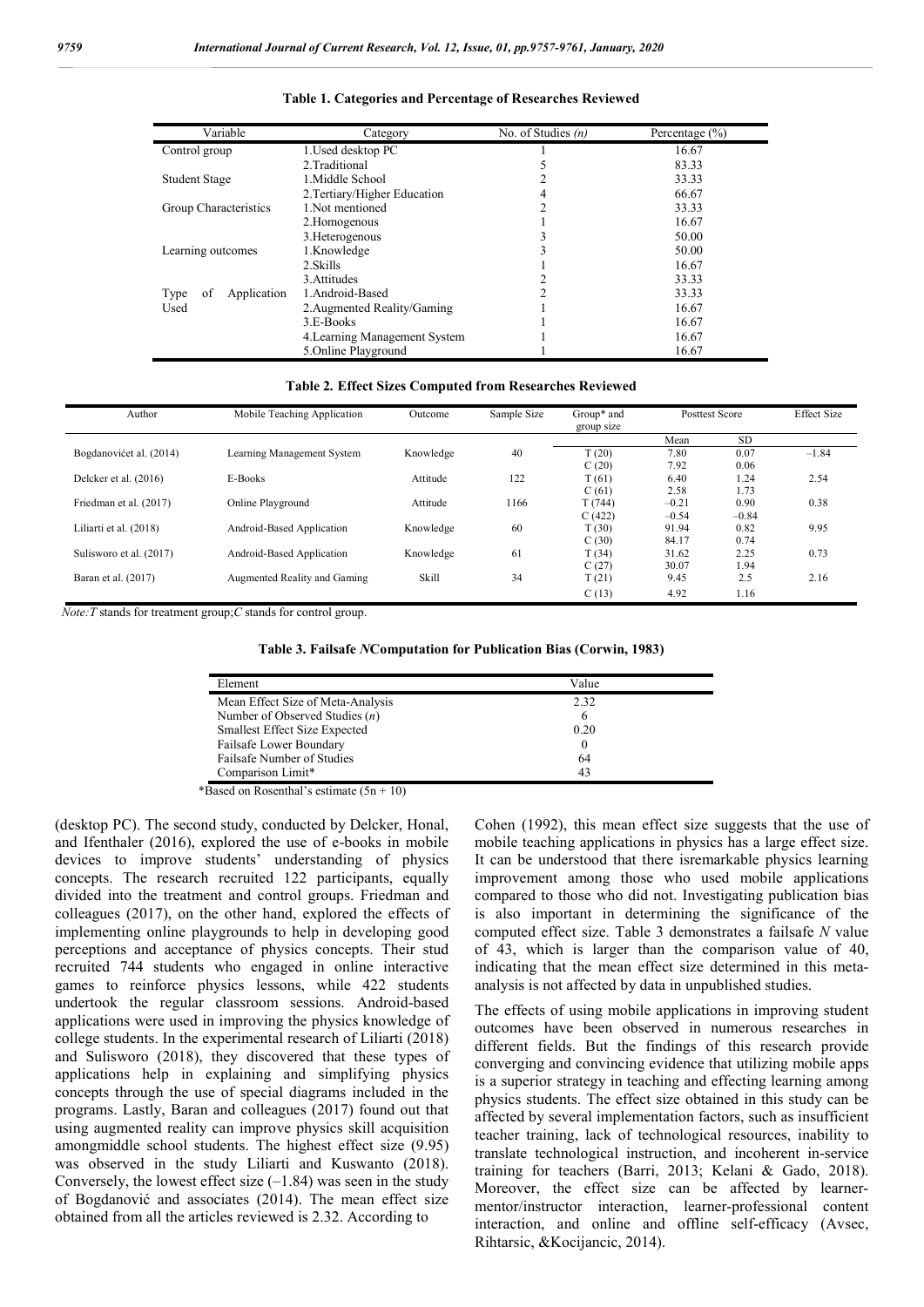Though effect sizes vary based on differing mobile teaching applications, the differences determined herein gives the teacher a reason to consider using mobile applications in teaching, most especially in physics. Results of this systematic review can be seen as beneficial in improving students' knowledge, skill, and attitude in physics. It is discerned that technology helps in augmenting the negative effects of large class sizes (Gleason, 2012; Daele, Frijns, &Lievens, 2017) and improves attitudes in learning and practicum (Arain&Tho, 2018; Oyelere, Suhonen, Wajiga, &Sutinen, 2018). The findings of this research also echo claims of other researches that technology can impact self-directed learning (Mentz & Van Zyl, 2018), fosters love for lifelong learning (Uslu, 2017), and increases the accessibility of educational materials as well as class participation (Maloney et al., 2010). However, mobile devices may become counterproductive in classroom activities, as they can distract students from focusing on their classroom tasks (Duncan, Hoekstra, & Wilcox, 2012).

Therefore, care must be exercised in utilizing technology to improve the teaching-learning milieu. Implementing Androidbased applications can be observed as the most effective method of improving physics learning. This occurrence can be explained by the fact that physics are best taught with a combination of tactile and visual techniques. As mobile applications provide more avenues for exploring physics concepts, students will be able to connect textbook knowledge into practical and visual work. Surprisingly, the learning management system produced the lowest effect size. This effect size may have been moderated by several factorssuch as the knowledge, ability, and enthusiasm of learners (Islam, 2015); perceived usefulness, uselessness and, unease-of-use (AteşÇobanoğlu, 2018); institutional and infrastructural support (Khan, Hameed, Yu, & Khan, 2017); and even students' resistance to change (Strang &Vajjhala, 2017). Administrative decisions and organizational efforts have to address these challenges, so that learning management systems would be more receptive and perceptive to changing student requirements.

### **Conclusions and Recommendation**

Consistent with educational researches and learning theories, it can be concluded that mobile teaching applications can produce remarkable effects in improving learning outcomes among students. An effect size of 2.32 is indicative that students who utilized mobile teaching application techniques outperformed students who did not. This means that learners benefit by employing such technological advancement. Even though Android-based applications demonstrated the greatest effect size, other modes of mobile teaching applications should be considered in designing instructional plans. Educational administrators, teachers, and stakeholders are, therefore, encouraged to incorporate technological advancements in curriculum planning, implementation, and evaluation.

### **Disclosure Statement**

This study did not receive, in any form, funding from any group, organization nor institution. Furthermore, it was not conducted to promote any software or computer programs. There is no potential conflict of interest or harm that may arise from this study.

# **REFERENCES**

- Baran, M., Maskan, A., & Yasar, S. 2018. Learning Physics through Project-Based Learning Game Techniques. International Journal of Instruction, 11(2), 221–234.
- Bogdanović, Z., Barać, D., Popović, S., Jovanić, B., &Radenković, B. 2014. Evaluation of mobile assessment in a learning management system. *British Journal of Educational Technology, 45*(2), 231–244.
- Delcker, J., Honal, A., &Ifenthaler, D. (2016). Mobile device usage in higher education. *International Association for Development of the Information Society*, 13.
- Friedman, L. B., Margolin, J., Swanlund, A., Dhillon, S., Liu, F., & American Institutes for Research (AIR). 2017. Enhancing middle school science lessons with playground activities: A study of the impact of playground physics. *American Institutes for Research.*
- Liliarti, N., &Kuswanto, H. 2018. Improving the competence of diagrammatic and argumentative representation in physics through Android-based mobile learning application. *International Journal of Instruction, 11*(3), 107–122.
- Sulisworo, D., Sulistyo, E. N., &Akhsan, R. N. 2017. The motivation impact of open educational resources utilization on physics learning using Quipperschool app. *Turkish Online Journal of Distance Education, 18*(4), 120–128.
- Abidin, N., &Tho, S. 2018. The development of an innovative resonance experiment using smartphones with free mobile software applications for tertiary education. *International Journal of Education and Development Using Information and Communication Technology, 14*(1), 164–176.
- Arain, A. A., Hussain, Z., Rizvi, W. H., &Vighio, M. S. 2018. An analysis of the influence of a mobile learning application on the learning outcomes of higher education students. *Universal Access in the Information Society, 17*(2), 325–334.
- AteşÇobanoğlu, A. 2018. Student teachers' satisfaction for blended learning via Edmodo learning management system. *Behaviour& Information Technology, 37*(2), 133– 144.
- Avsec, S., Rihtarsic, D., &Kocijancic, S. 2014. A predictive study of learner attitudes toward open learning in a robotics class. *Journal of Science Education and Technology, 23*(5), 692–704.
- Barri, M. A. 2013. The integration of technology into school curriculum in Saudi Arabia: Factors affecting technology implementation in the classroom. *ProQuest LLC*. ProQuest LLC.
- Buabeng-Andoh, C. 2018. New technology in health education: Nursing students' application of mobile technology in the classroom in Ghana. *Interactive Technology and Smart Education, 15*(1), 46–58.
- Cohen, J. (1992). A power primer. *Psychological Bulletin, 112*, 155–159. doi:10.1037/0033-2909.112.1.155.
- Corwin, R. G. 1983. A fail-safe N for effect size in metaanalysis. *Journal of Educational Statistics, 8*, 157–159.
- Daele, T. V., Frijns, C., &Lievens, J. (2017). How do students and lecturers experience the interactive use of handheld technology in large enrolment courses? *British Journal of Educational Technology, 48*(6), 1318–1329.
- Duncan, D. K., Hoekstra, A. R., & Wilcox, B. R. (2012). Digital devices, distraction, and student performance: Does in-class cell phone use reduce learning? *Astronomy Education Review, 11*(1), 010108-1.